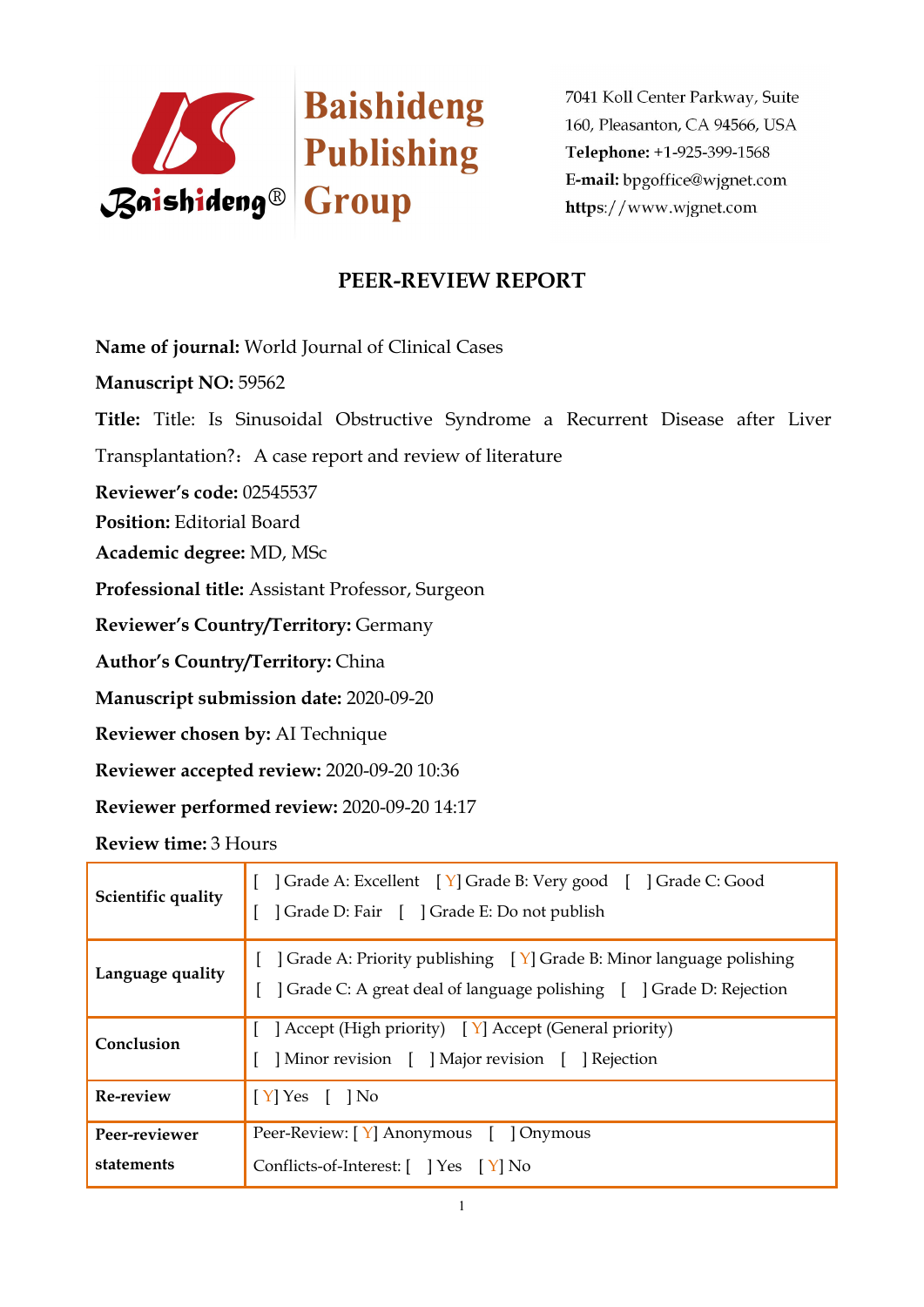

## **SPECIFIC COMMENTS TO AUTHORS**

Thank you for the opportunity reviewing this interesting case report. Since the case is in its form unique, it should be published in the WJG. There is only one formal point: beside the images of the histopathologic analyses, I would recommend to summarize the major findings of the pathologist in a table. This would give a better overview about the course of the disease.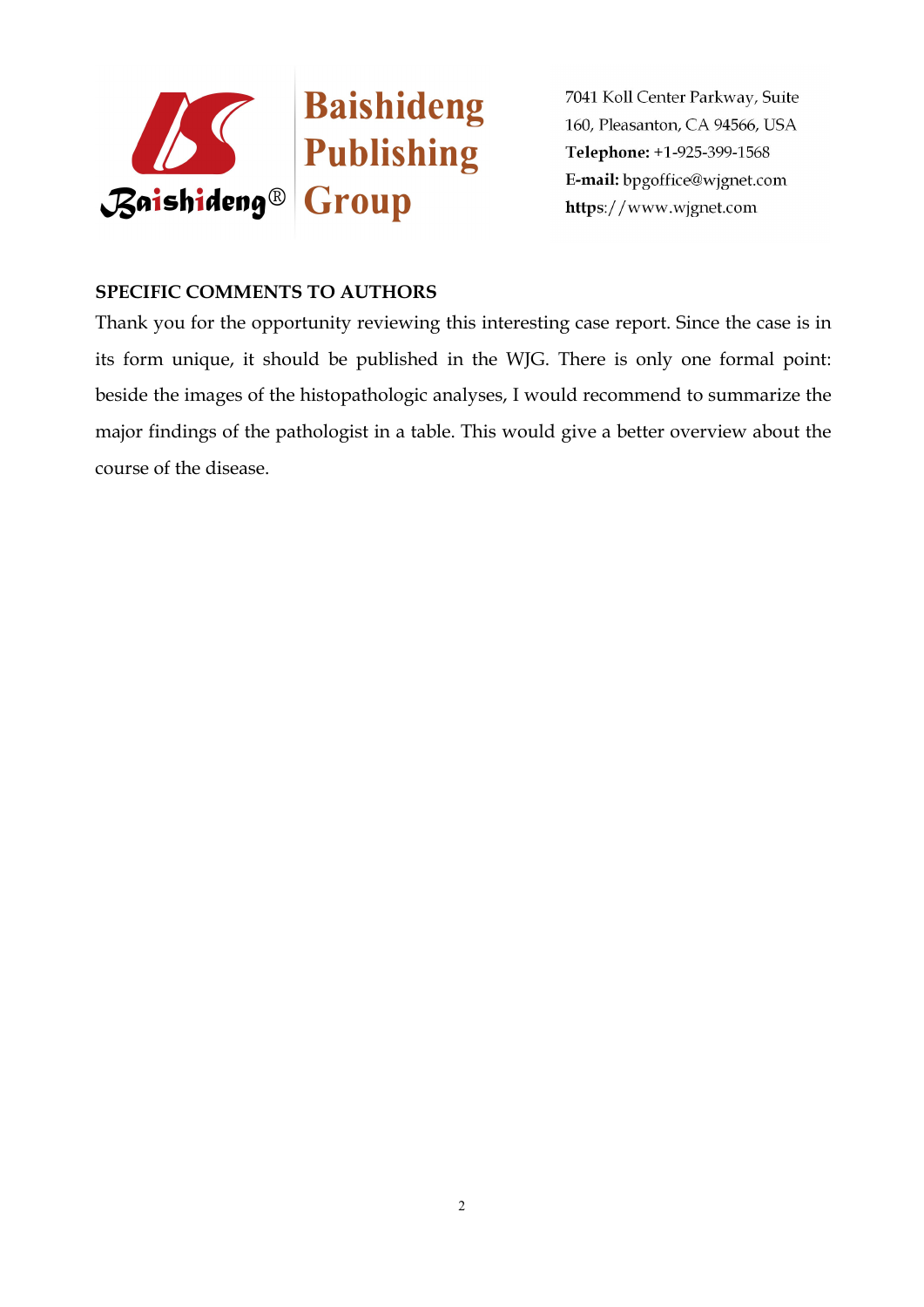

## **RE-REVIEW REPORT OF REVISED MANUSCRIPT**

**Name of journal:** World Journal of Clinical Cases

**Manuscript NO:** 59562

**Title:** Title: Is Sinusoidal Obstructive Syndrome a Recurrent Disease after Liver

Transplantation?: A case report and review of literature

**Reviewer's code:** 02545537

**Position:** Editorial Board

**Academic degree:** MD, MSc

**Professional title:** Assistant Professor, Surgeon

**Reviewer's Country/Territory:** Germany

**Author's Country/Territory:** China

**Manuscript submission date:** 2020-09-20

**Reviewer chosen by:** Jia-Ru Fan

**Reviewer accepted review:** 2020-10-11 07:39

**Reviewer performed review:** 2020-11-02 14:45

**Review time:** 22 Days and 7 Hours

| Scientific quality | Crade A: Excellent [Y] Grade B: Very good [] Grade C: Good<br>Grade D: Fair [ ] Grade E: Do not publish                                      |
|--------------------|----------------------------------------------------------------------------------------------------------------------------------------------|
| Language quality   | [Y] Grade A: Priority publishing [ ] Grade B: Minor language polishing<br>Crade C: A great deal of language polishing [ ] Grade D: Rejection |
| Conclusion         | [ Accept (High priority) [ Y] Accept (General priority)<br>Minor revision [ ] Major revision [ ] Rejection                                   |
| Peer-reviewer      | Peer-Review: [Y] Anonymous [ ] Onymous                                                                                                       |
| statements         | Conflicts-of-Interest: [ ] Yes [ Y] No                                                                                                       |

## **SPECIFIC COMMENTS TO AUTHORS**